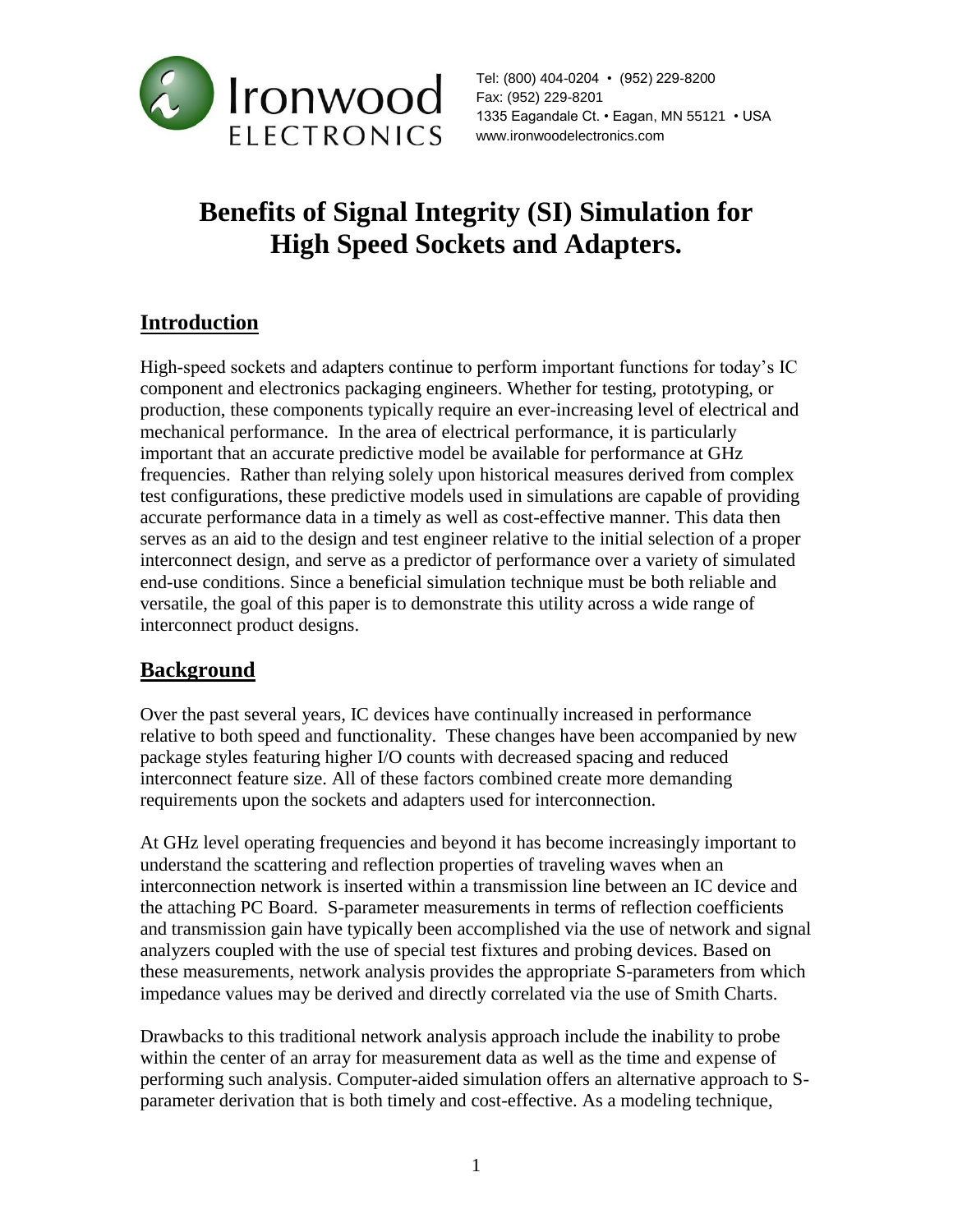simulation also provides the capability to generate data across a complete array of interconnection ports. A useful tool for this type of high-frequency simulation has proven to be the CST Microwave Studio™ offered by Computer Simulation Technology. The application of this technology to the simulation of high-speed interconnection sockets and adapters provide data that is accurate and reliable as well as adaptable to new designs of the future.

#### **Comparison of Simulated and Experimental Results – GHz Socket**

One type of high-speed socket interconnection media in use today utilizes conductive wires embedded within an elastomeric matrix (Figure 1). From a mechanical design perspective, this matrix of conductors has proven to meet the mechanical requirements regarding tolerance variations from package to PC board while also providing the compression characteristics for repeated use over time. From an electrical performance perspective, the modeling of this interface is shown in Figure 2 where the key parameters for modeling purposes become the conductivity, spacing, and length of the wire matrix along with the dielectric constant of the surrounding insulating material. Simulated insertion loss data from the modeling process is shown in Figure 3. Figure 4 provides further data from the simulation process displaying both return and crosstalk results (NEXT and FEXT). Figure 5 and figure 6 shows Smith Chart and VSWR respectively. Table 1 shows the translated appropriate inductance and capacitance results for these same data points.

#### **0.5mm GHz BGA socket simulation data**



**Figure 1 – BGA GHz socket with angled elastomeric interconnect**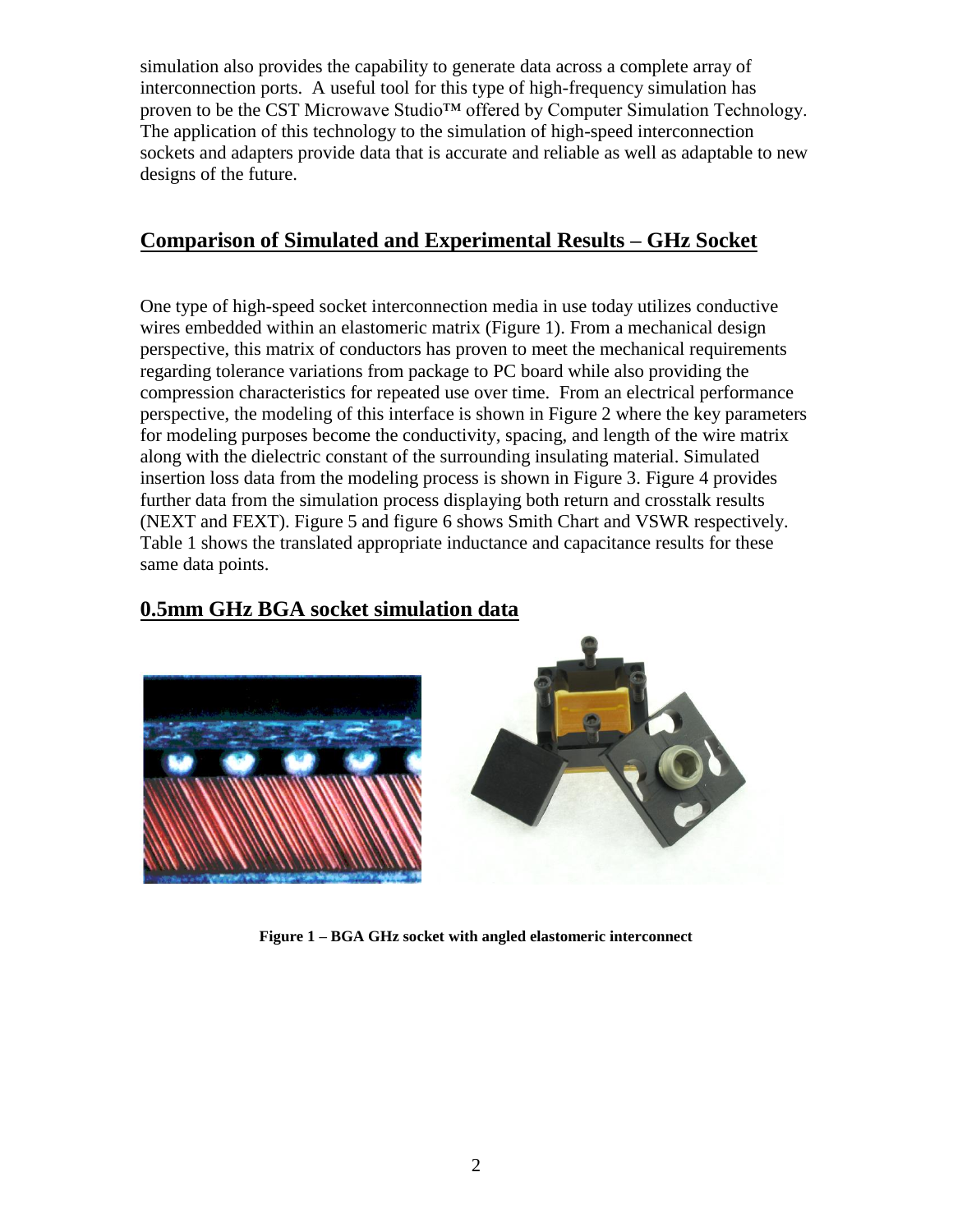

**Figure 2a: Elastomeric interconnect simulation based on 4x4, 0.5mm pitch BGA array**



**Figure 3b: Elastomeric interconnect simulation based on 4x4, 0.5mm pitch BGA array**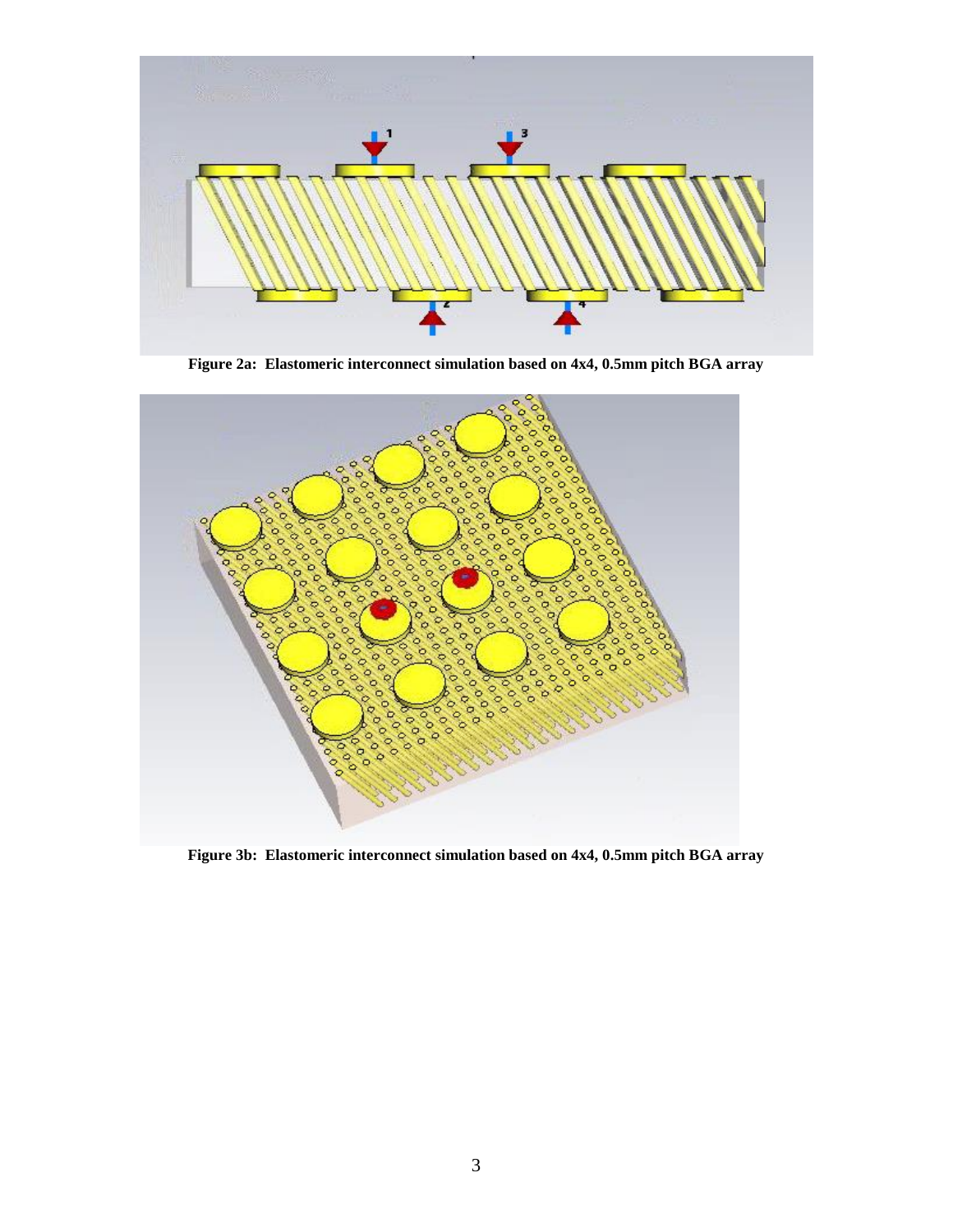









**○** 0 (50.1, 0) Ohm<br>● 49.999996 (11.2, 31.4) Ohm

Frequency / GHz

 $-$  S1,1 (50 Ohm)

**Figure 5: Smith Chart**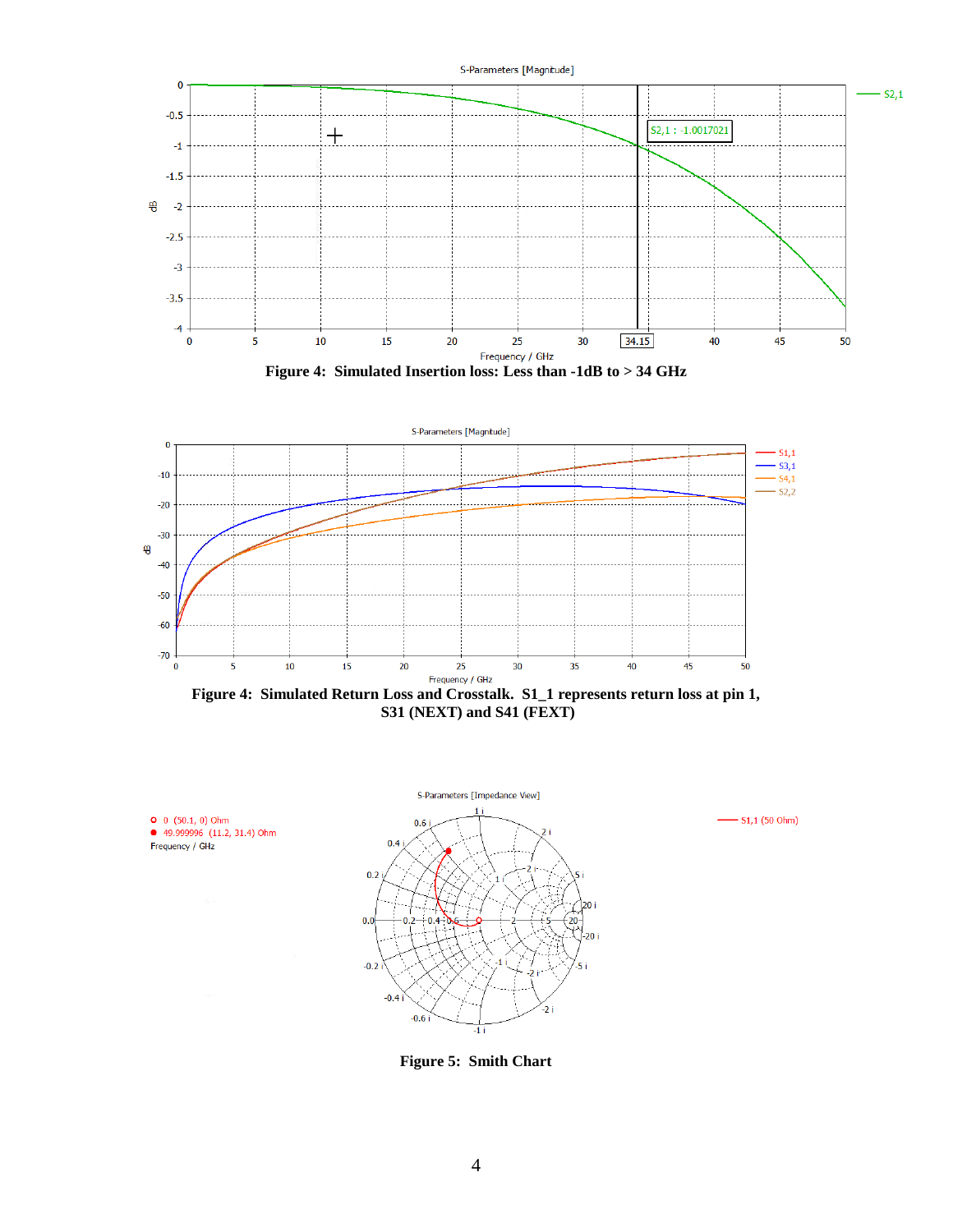

Capacitance (pF) to GND for all pins (1-16): 0.5mm GHz BGA socket

| 0.0090 | 9.0052 | 0.0052 | 0.0090 |
|--------|--------|--------|--------|
| 0.0052 | 0.0049 | 0.0049 | 0.0052 |
| 0.0052 | 0.0049 | 0.0049 | 0.0052 |
| 0.0090 | 0.0052 | 0.0052 | 0.0090 |

Self-inductance (nH) of the pins (1-16): 0.5mm GHz BGA socket

| 0.0359 | 0.0516 | 0.0516 | 0.0359 |
|--------|--------|--------|--------|
| 0.0516 | 0.0595 | 0.0595 | 0.0516 |
| 0.0516 | 0.0595 | 0.0595 | 0.0516 |
| 0.0359 | 0.0516 | 0.0516 | 0.0359 |

Mutual inductance (nH) for some pins: 0.5mm GHz BGA socket

| Pin1                  | $L_{12}=0.0031$<br>$L_{13}=0.00053$ |                      | $L_{14}=0.000036$  |
|-----------------------|-------------------------------------|----------------------|--------------------|
| $L_{56} = 0.0065$     | Pin <sub>6</sub>                    | $L_{67} = 0.01713$   | $L_{68} = 0.00172$ |
| $L_{911} = 0.00173$   | $L_{1011}=0.01719$                  | Pin <sub>11</sub>    | $L_{1112}=0.0065$  |
| $L_{1316} = 0.000037$ | $L_{1416} = 0.00055$                | $L_{1516} = 0.00307$ | Pin16              |

Table 1 - GHz BGA socket capacitance and inductance data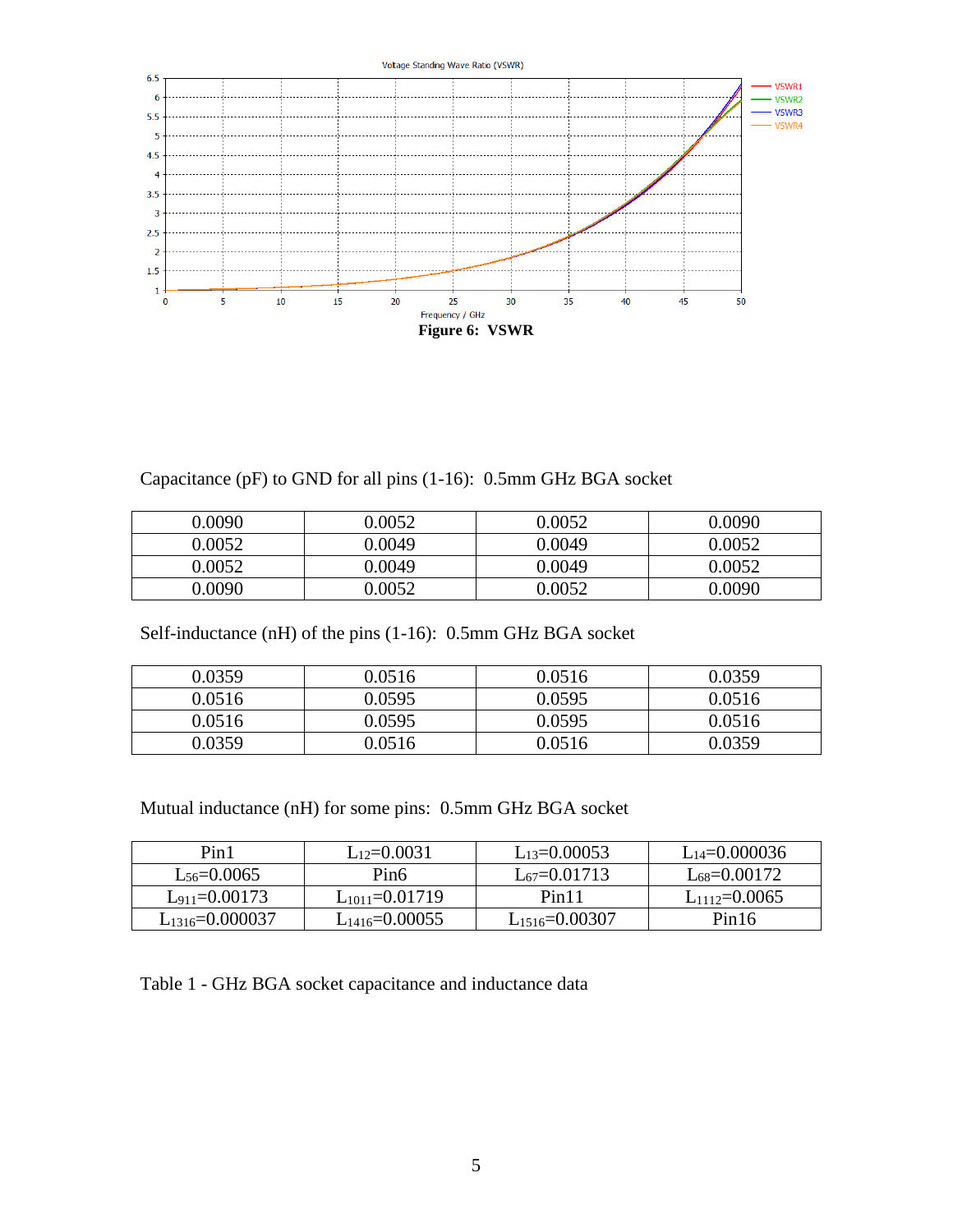#### **Simulation Versatility for Alternative Interconnect Designs**

Simulation capability has also proven to be versatile to its application for a variety of interconnect designs. Figure 1 depicts the application of EM modeling to a more traditional pin and socket interface. Spaced on 0.8 mm, the conductive elements in this design consist of gold-plated contacts contained within an insulating material of traditional FR-4 PC board material. Simulated insertion loss is less than -1db to 1.8 GHz shows useful range of this product for a variety of applications. Corresponding return loss and crosstalk (Figure 3), and electrical inductance and capacitance data (Table 1) are then provided. Additional simulation models have been developed for two additional designs. Figure 4 depicts a spring pin design with corresponding insertion loss shown in Figure 5, return loss and crosstalk shown in Figure 6. Figure 7 depicts an adapter for a QFN package with corresponding insertion loss data shown in Figure 8, return loss and crosstalk shown in Figure 9. More detailed results in terms of crosstalk, return loss, and impedance values are available for these designs as well.

### **Giga-snaP™ adapter simulation data**



**Figure 1: Giga-snaP™ adapter model based on 4x4, 0.8mm pitch BGA array**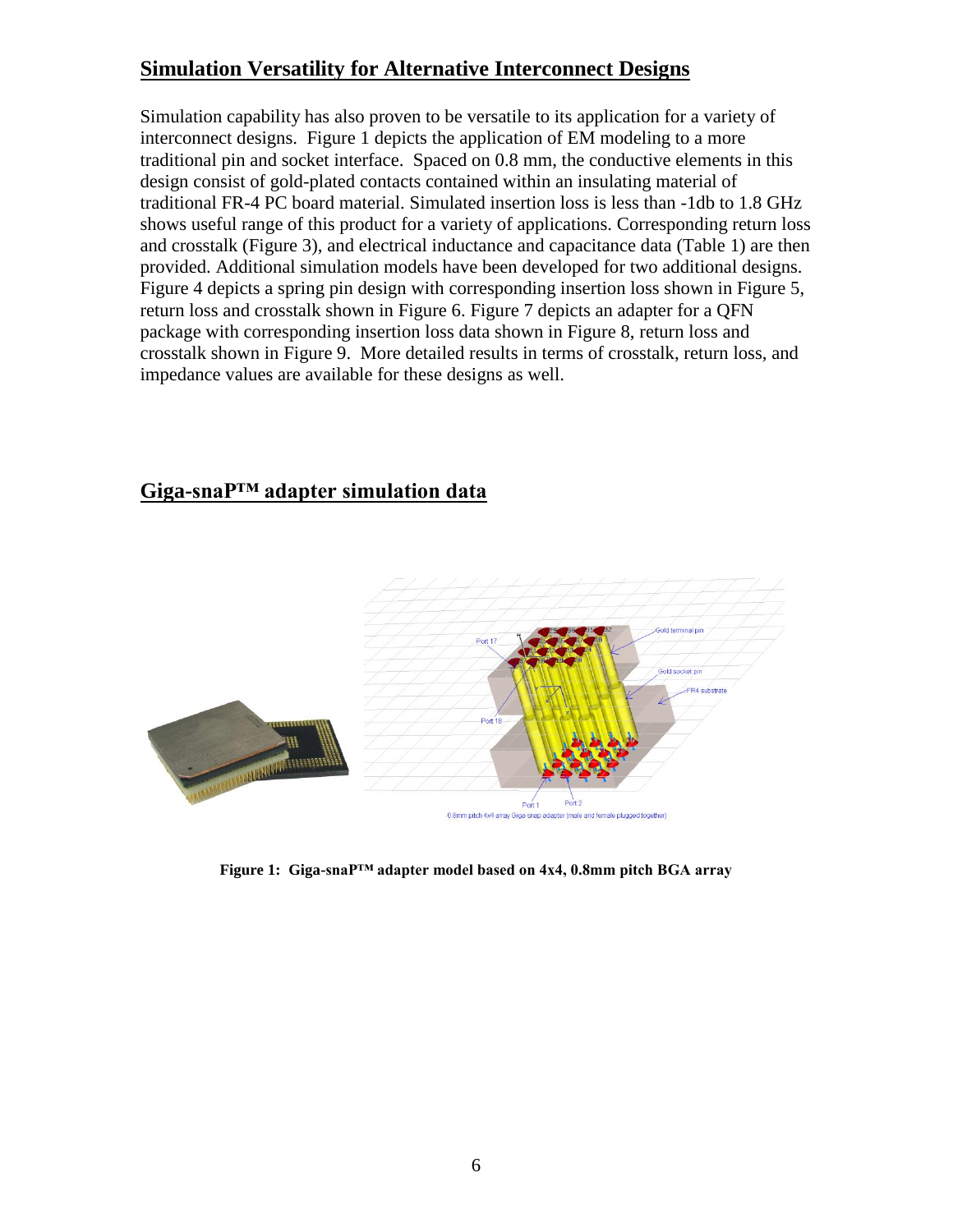

**Figure 2: Simulated Insertion loss: Less than -1dB to 1.8GHz** 



**Figure 3: Simulated Return Loss and Crosstalk. S1\_1 represents return loss at pin 1, S2\_6 represents crosstalk between pin 2 and pin 6.**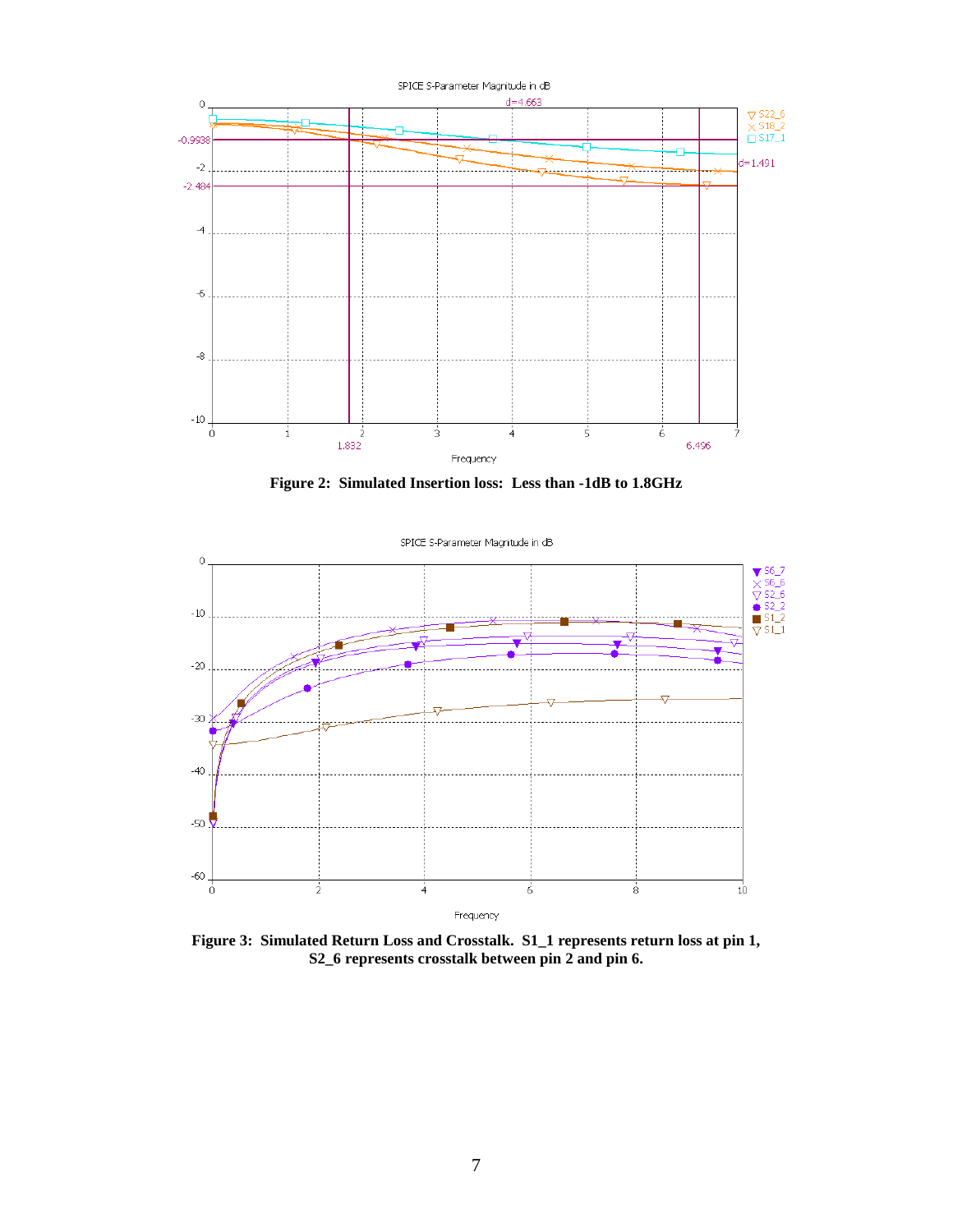| Capacitance (pF) to GND for all pins $(1-16)$ : Giga-snaP <sup>TM</sup> adapter |  |  |  |  |  |
|---------------------------------------------------------------------------------|--|--|--|--|--|
|---------------------------------------------------------------------------------|--|--|--|--|--|

| 0.2397 | 0.1080 | 0.1080 | በ 2397 |
|--------|--------|--------|--------|
| 0.1080 | 0.0054 | 0.0054 | 0.1080 |
| 0.1080 | 0.0054 | 0.0054 | 0.1080 |
| 0.2397 | 0.1080 | 0.1080 |        |

Self-inductance (nH) of the pins (1-16): Giga-snaP™ adapter

| 1.5894 | 1.5798 | 1.5798 | 1.5894 |
|--------|--------|--------|--------|
| 1.5798 | 1.569  | 1.569  | 1.5798 |
| 1.5798 | 1.569  | 1.569  | 1.5798 |
| .5894  | .5798  | 5798   | 1.5894 |

Mutual inductance (nH) for some pins: Giga-snaP™ adapter

| Pin1                | $L_{12}=0.6412$     | $L_{13}=0.3188$     | $L_{14}=0.1666$   |
|---------------------|---------------------|---------------------|-------------------|
| $L_{56} = 0.6532$   | Pin <sub>6</sub>    | $L_{67} = 0.6509$   | $L_{68} = 0.3455$ |
| $L_{911} = 0.3455$  | $L_{1011}=0.6509$   | Pin <sub>11</sub>   | $L_{1112}=0.6532$ |
| $L_{1316} = 0.1665$ | $L_{1416} = 0.3188$ | $L_{1516} = 0.6412$ | Pin16             |

Table 1 – Giga-snaP™ adapter capacitance and inductance data

# **Spring Pin socket simulation data**



**Figure 4: Spring Pin model based on 4x4, 0.8mm pitch BGA array**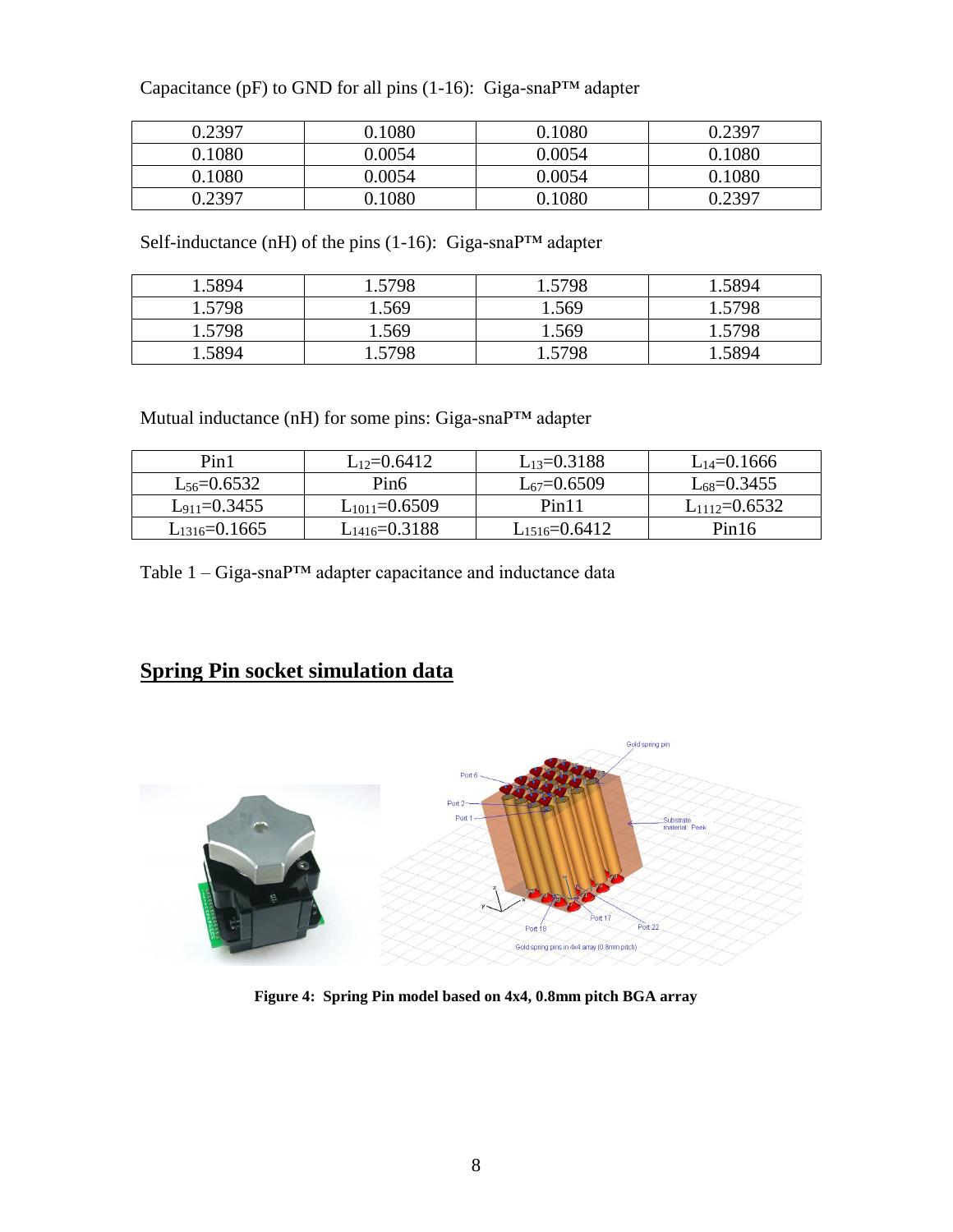

**Figure 5: Simulated Insertion loss: Less than -1dB to 3.0GHz** 



**Figure 6: Simulated Return loss and Crosstalk. S1\_1 represents return loss at pin 1, S2-6 represents crosstalk between pin 2 and pin 6.**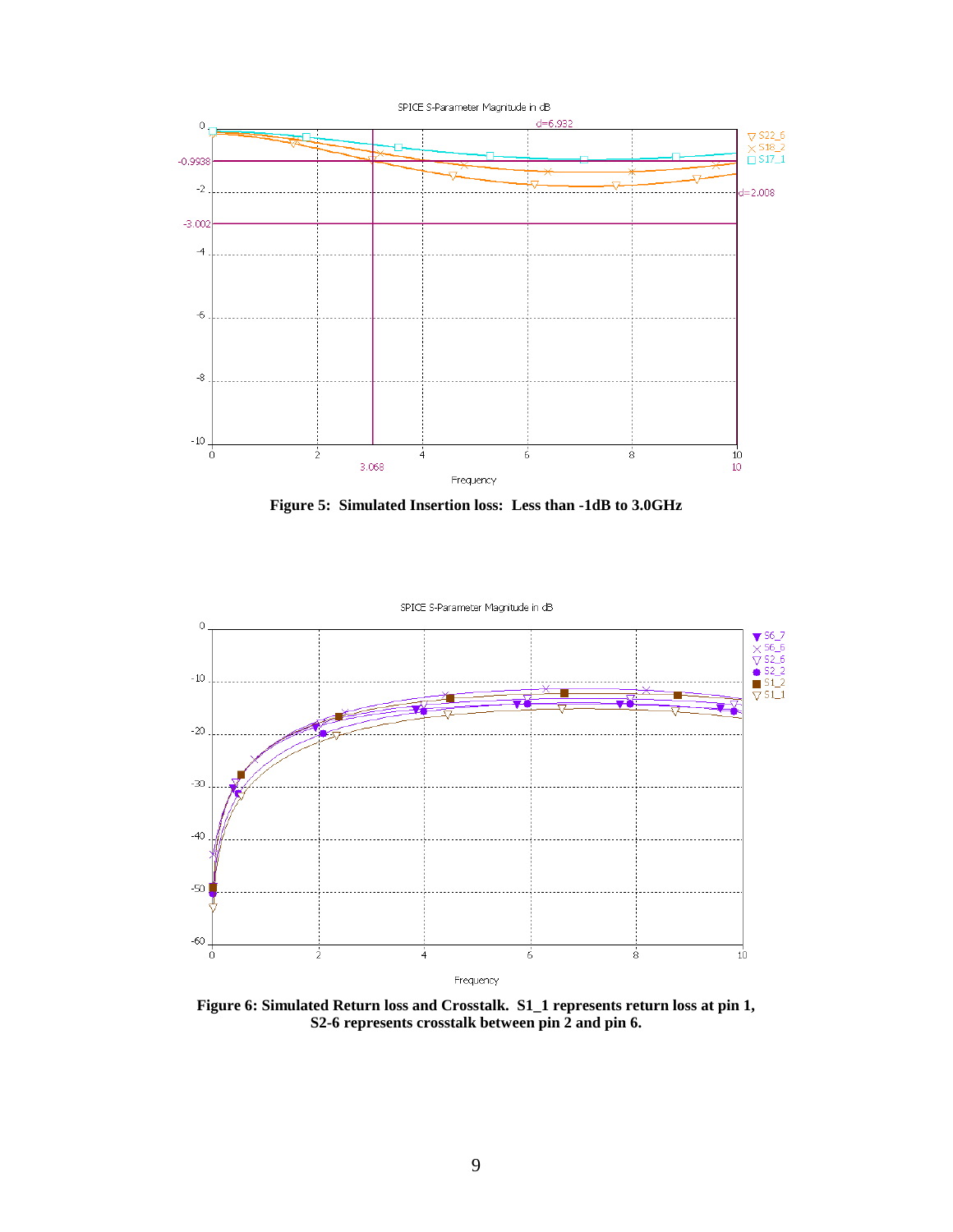# **QFN Adapter simulation data**



**Figure 7: QFN adapter model based on 16 position to 4x4 array on 0.8mm pitch**



**Figure 8: Simulated Insertion loss: Less than -1dB at to 1.9 GHz**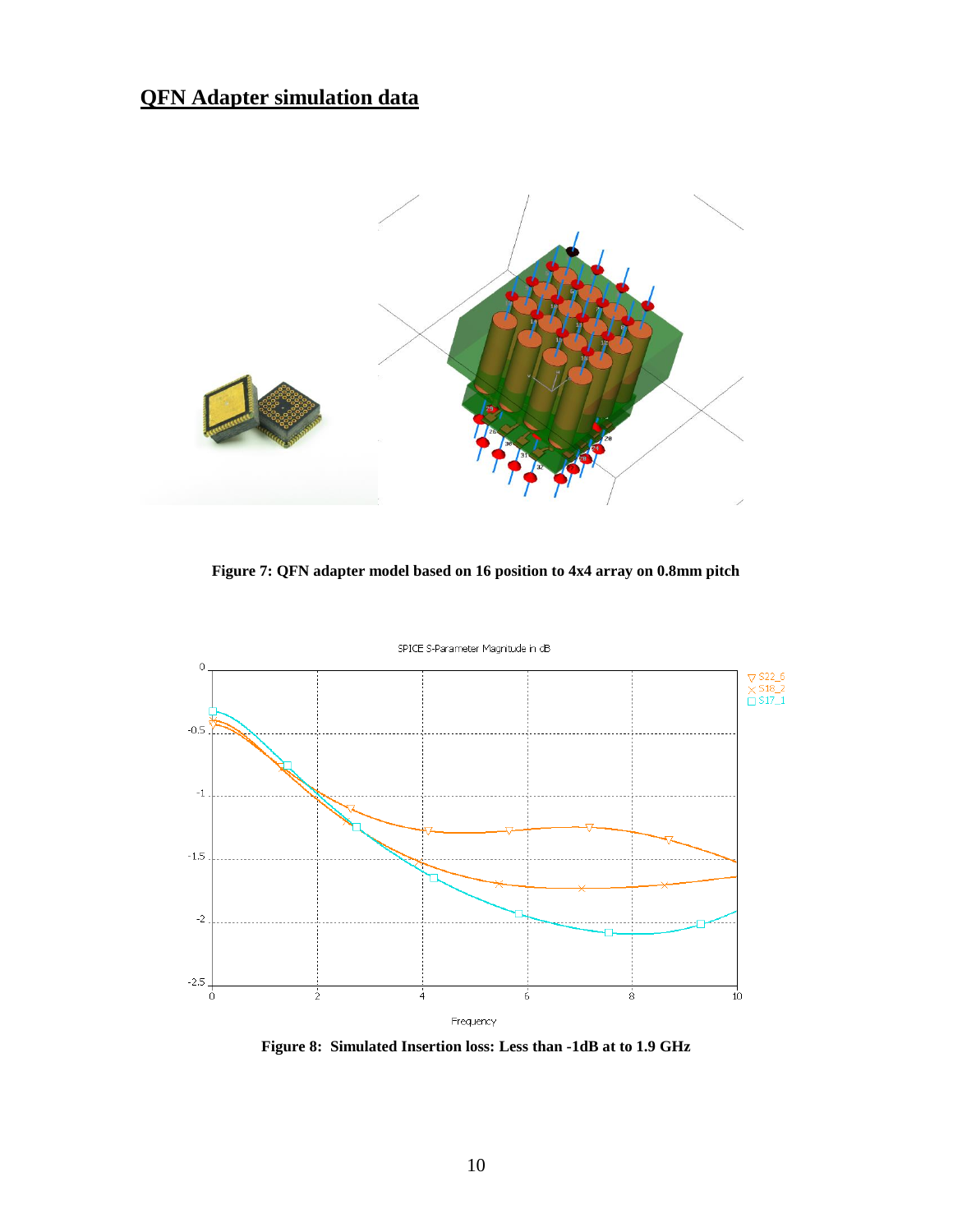

**Figure 9: Simulated Return loss and Crosstalk. S1\_1 represents return loss at pin 1, S2\_6 represents crosstalk between pin 2 and pin 6.**

#### **Conclusion**

Electromagnetic simulation modeling capability has proven to be an efficient and effective means for the interconnection provider to keep pace with the rapidly changing world of high-speed microelectronic device testing, prototyping, and end-product applications. Ironwood Electronics, Inc. uses CST Studio Suite® simulation tool to extract SI properties of several different socket and adapter product families and they are available upon request. This paper demonstrates both accuracy and versatility of SI simulation technique.

#### **About Ironwood Electronics**

Ironwood Electronics Inc. designs and manufactures prototype and production adapters and high-speed sockets for semiconductor industry.

[www.ironwoodelectronics.com](http://www.ironwoodelectronics.com/)